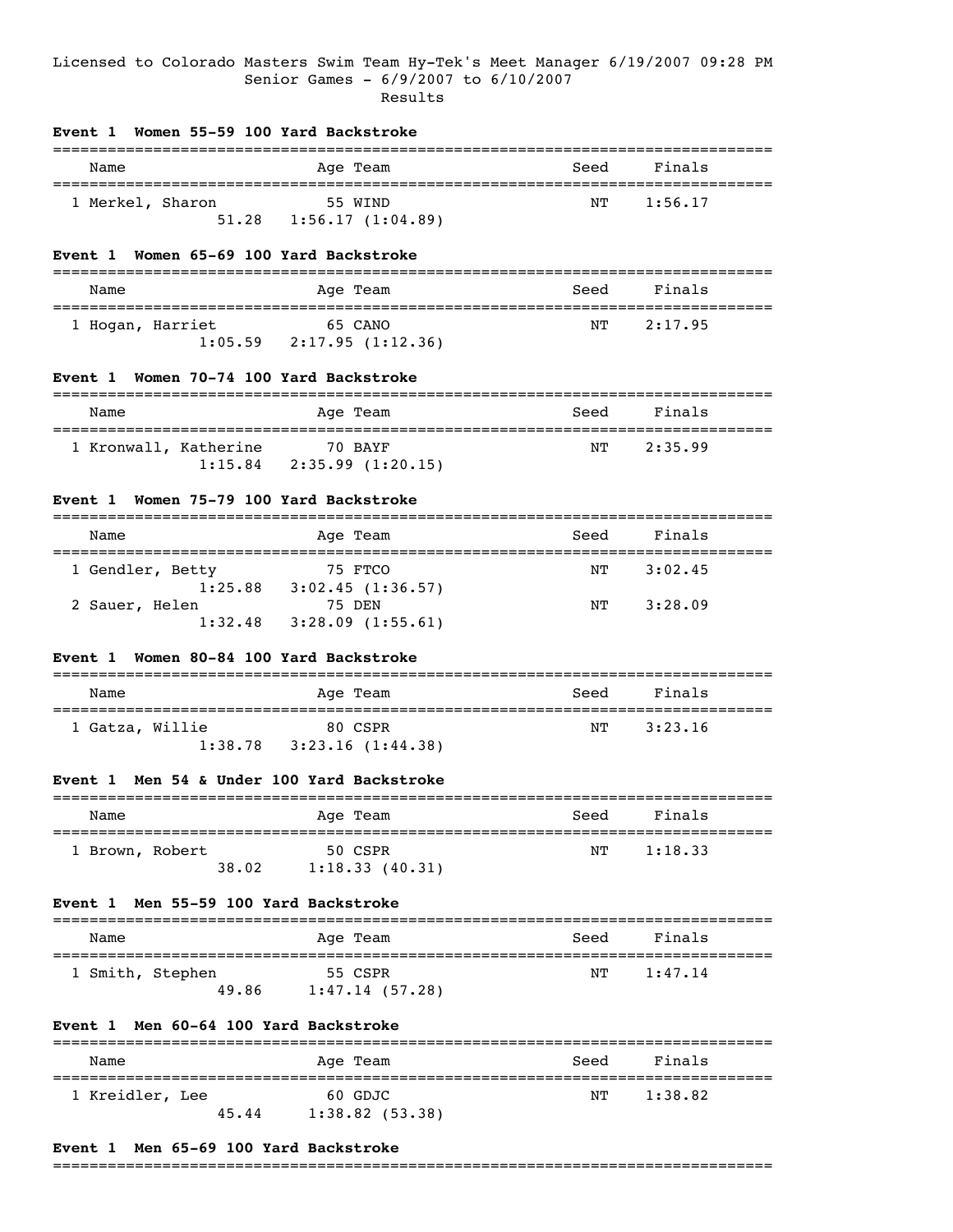| Name                                             | Age Team                                            | Seed | Finals              |
|--------------------------------------------------|-----------------------------------------------------|------|---------------------|
| 1 Reynolds, Bing<br>53.41                        | 65 BOUL<br>1:51.14(57.73)                           | NΤ   | 1:51.14             |
| Men 75-79 100 Yard Backstroke<br><b>Event</b> 1  |                                                     |      |                     |
| Name                                             | Age Team                                            | Seed | Finals              |
| 1 Clegem, Wayne                                  | 75 FTCO<br>52.20 1:47.08 (54.88)                    | NΤ   | 1:47.08             |
| Men 85-89 100 Yard Backstroke<br><b>Event</b> 1  |                                                     |      |                     |
| Name                                             | Age Team                                            | Seed | Finals              |
| 1 Wrenn, John                                    | 85 BOUL<br>$1:07.55$ $2:19.21$ $(1:11.66)$          | NΤ   | 2:19.21             |
| 2 Wood, Richard<br>1:11.60                       | 85 AURO<br>2:23.40(1:11.80)                         | NΤ   | 2:23.40             |
| <b>Event 2</b>                                   | Women 60-64 50 Yard Freestyle Side Stroke           |      |                     |
| Name                                             | Age Team                                            | Seed | Finals              |
| 1 Cotey, Joan                                    | 60 AURO                                             | NΤ   | 1:10.10             |
| <b>Event 2</b>                                   | Women 70-74 50 Yard Freestyle Side Stroke           |      |                     |
| Name                                             | Age Team                                            | Seed | Finals              |
| 1 Garwood, Kathy                                 | 70 FTCO                                             | NΤ   | 1:02.06             |
| 2 Quinlan, Patricia                              | 70 AURO                                             | ΝT   | 1:26.37             |
| Women 55-59 100 Yard Freestyle<br><b>Event 3</b> |                                                     |      |                     |
| Name                                             | Age Team                                            | Seed | Finals              |
| 1 Schlingman, Susan<br>37.18                     | 55 FTCO<br>1:20.76(43.58)                           | NΤ   | 1:20.76             |
| 2 Merkel, Sharon<br>49.00                        | 55 WIND<br>1:47.53(58.53)                           | NΤ   | 1:47.53             |
| Women 60-64 100 Yard Freestyle<br><b>Event 3</b> |                                                     |      |                     |
| Name                                             | Age Team                                            | Seed | Finals              |
| 1 Shonka, Carol                                  | 60 FTCO                                             | NΤ   | 1:42.01             |
| Women 65-69 100 Yard Freestyle<br><b>Event 3</b> |                                                     |      |                     |
| Name                                             | Age Team                                            | Seed | Finals              |
| 1 Hogan, Harriet                                 | 65 CANO<br>57.03 2:05.40 $(1:08.37)$                | NΤ   | 2:05.40             |
| Event 3 Women 70-74 100 Yard Freestyle           |                                                     |      |                     |
| Name                                             | Age Team<br>========================                | Seed | Finals<br>========= |
| 1 Kronwall, Katherine                            | 70 BAYF                                             | NΤ   | 1:53.94             |
| 56.32<br>2 Smythe, Judith<br>53.52               | 1:53.94 (57.62)<br>70 BOUL<br>$1:54.26$ $(1:00.74)$ | ΝT   | 1:54.26             |

3 Garity, Isabel 70 FTCO NT 2:16.02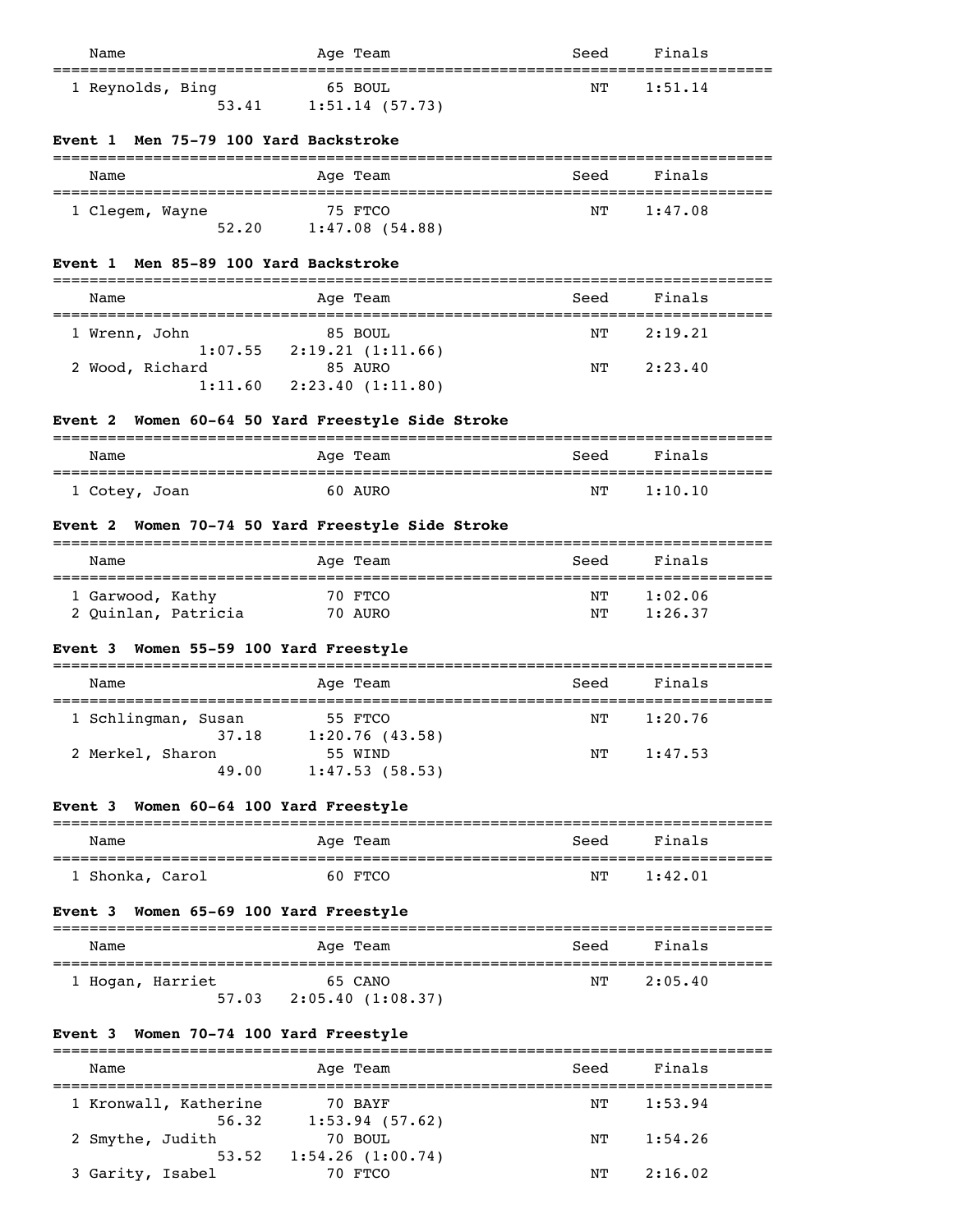# **Event 3 Women 75-79 100 Yard Freestyle**

| Name           |  | Age Team | Seed | Finals  |
|----------------|--|----------|------|---------|
| ' Sauer, Helen |  | 75 DEN   | NΤ   | 3:58.84 |

### **Event 3 Women 80-84 100 Yard Freestyle**

| Name            |         | Age Team         | Seed | Finals  |
|-----------------|---------|------------------|------|---------|
|                 |         |                  |      |         |
| 1 Gatza, Willie |         | 80 CSPR          | NТ   | 3:19.18 |
|                 | 1:30.95 | 3:19.18(1:48.23) |      |         |

# **Event 3 Men 54 & Under 100 Yard Freestyle**

| Name               |       | Age Team                   | Seed | Finals  |
|--------------------|-------|----------------------------|------|---------|
| 1 Borrastero, Raul | 28.76 | 50 HENDR<br>1:00.74(31.98) | NТ   | 1:00.74 |

### **Event 3 Men 55-59 100 Yard Freestyle**

| Name         |                  | Age Team       | Seed | Finals  |
|--------------|------------------|----------------|------|---------|
| 1 Nall, Greg |                  | 55 GREE        | NТ   | 1:12.46 |
|              | 32.75            | 1:12.46(39.71) |      |         |
|              | 2 Smith, Stephen | 55 CSPR        | NΤ   | 1:34.48 |
|              | 43.72            | 1:34.48(50.76) |      |         |

# **Event 3 Men 65-69 100 Yard Freestyle**

| Name               | Age Team          | Seed | Finals  |  |
|--------------------|-------------------|------|---------|--|
| 1 Van Huysen, Pete | 65 PARK           | NΤ   | 1:20.68 |  |
| 37.48              | $1:20.68$ (43.20) |      |         |  |
| 2 Reynolds, Bing   | 65 BOUL           | NТ   | 1:38.12 |  |
| 46.30              | 1:38.12(51.82)    |      |         |  |

# **Event 3 Men 75-79 100 Yard Freestyle**

| Name             | Age Team          | Seed | Finals  |
|------------------|-------------------|------|---------|
| 1 Clegem, Wayne  | 75 FTCO           | NТ   | 1:25.46 |
| 39.66            | 1:25.46(45.80)    |      |         |
| 2 Chambers, John | 75 FTCO           | NΤ   | 1:37.89 |
| 45.84            | $1:37.89$ (52.05) |      |         |

### **Event 3 Men 80-84 100 Yard Freestyle**

| Name                |       | Age Team                    | Seed | Finals  |  |
|---------------------|-------|-----------------------------|------|---------|--|
| 1 Lindberg, Willard | 53.73 | 80 FTCO<br>1:54.47(1:00.74) | NТ   | 1:54.47 |  |

# **Event 3 Men 85-89 100 Yard Freestyle**

| Name |                            | Age Team                     | Seed | Finals  |
|------|----------------------------|------------------------------|------|---------|
|      | 1 Wood, Richard<br>1:04.32 | 85 AURO<br>2:19.26 (1:14.94) | NТ   | 2:19.26 |

### **Event 4 Women 55-59 50 Yard Backstroke**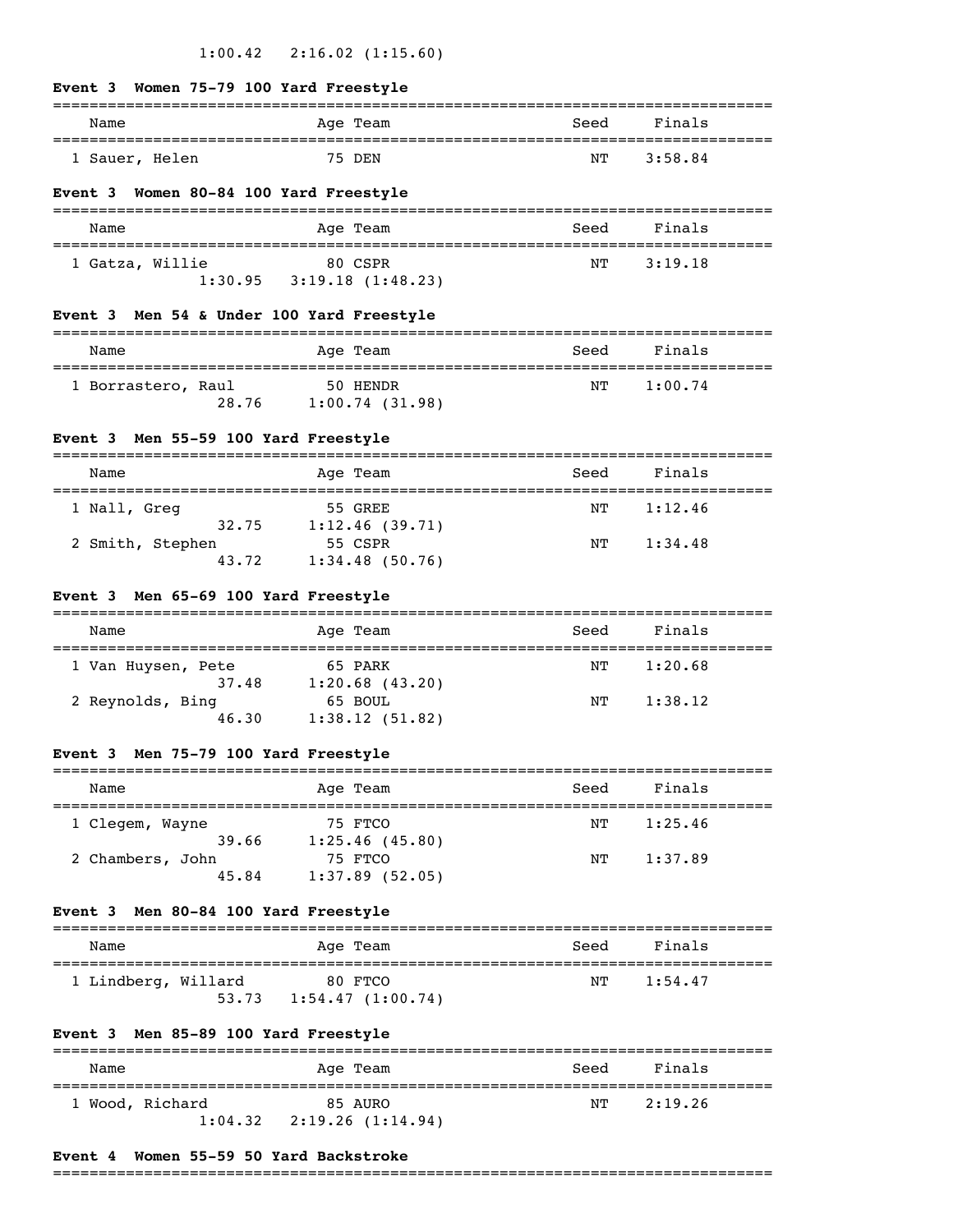| Name<br>===================================         | Age Team                               | Seed<br>==========                          | Finals              |
|-----------------------------------------------------|----------------------------------------|---------------------------------------------|---------------------|
| 1 Merkel, Sharon                                    | 55 WIND                                | NΤ                                          | 46.67               |
| Women 60-64 50 Yard Backstroke<br>Event 4           |                                        |                                             |                     |
| Name                                                | Age Team                               | Seed                                        | Finals              |
| 1 Shonka, Carol<br>2 Nimetz, Kathleen               | 60 FTCO<br>60 WIND                     | NΤ<br>ΝT                                    | 51.56<br>53.23      |
| Women 65-69 50 Yard Backstroke<br>Event 4           |                                        |                                             |                     |
| Name                                                | Age Team                               | Seed                                        | Finals              |
| 1 Hogan, Harriet                                    | 65 CANO                                | NΤ                                          | 1:05.71             |
| Event 4 Women 70-74 50 Yard Backstroke              |                                        |                                             |                     |
| Name<br>===============================             | Age Team                               | Seed<br>. _ _ _ _ _ _ _ _ _ _ _ _ _ _ _ _ _ | Finals<br>========= |
| 1 Kronwall, Katherine                               | 70 BAYF                                | NΤ                                          | 1:12.28             |
| Women 75-79 50 Yard Backstroke<br>Event 4           | --------------                         |                                             |                     |
| Name                                                | Age Team                               | Seed                                        | Finals              |
| 1 Gendler, Betty<br>2 Sauer, Helen                  | 75 FTCO<br>75 DEN                      | ΝT<br>NΤ                                    | 1:26.95<br>1:27.57  |
| Women 80-84 50 Yard Backstroke<br>Event 4           |                                        |                                             |                     |
| Name                                                | Age Team                               | Seed                                        | Finals              |
| 1 Gatza, Willie                                     | 80 CSPR                                | NΤ                                          | 1:39.41             |
| Men 54 & Under 50 Yard Backstroke<br><b>Event</b> 4 |                                        |                                             |                     |
| Name                                                | Age Team                               | Seed                                        | Finals              |
| 1 Brown, Robert                                     | 50 CSPR                                | NΤ                                          | 35.46               |
| Men 55-59 50 Yard Backstroke<br>Event 4             |                                        |                                             |                     |
| Name                                                | ==========================<br>Age Team | Seed                                        | Finals              |
| 1 Smith, Stephen                                    | 55 CSPR                                | ---------<br>NΤ                             | =========<br>48.38  |
| Men 60-64 50 Yard Backstroke<br>Event 4             |                                        |                                             |                     |
| Name                                                | Age Team                               | Seed                                        | Finals              |
| 1 Kreidler, Lee                                     | 60 GDJC                                | NΤ                                          | 42.47               |
| Men 65-69 50 Yard Backstroke<br>Event 4             |                                        |                                             |                     |
| Name                                                | Age Team                               | Seed                                        | Finals              |
| 1 Van Huysen, Pete<br>2 Reynolds, Bing              | 65 PARK<br>65 BOUL                     | NΤ<br>NΤ                                    | 44.07<br>51.99      |
| Event 4 Men 75-79 50 Yard Backstroke                |                                        |                                             |                     |

|      |             |      | ____<br>__________________ |  |  |
|------|-------------|------|----------------------------|--|--|
| Name | Team<br>Age | Seed | Finals                     |  |  |
|      |             |      |                            |  |  |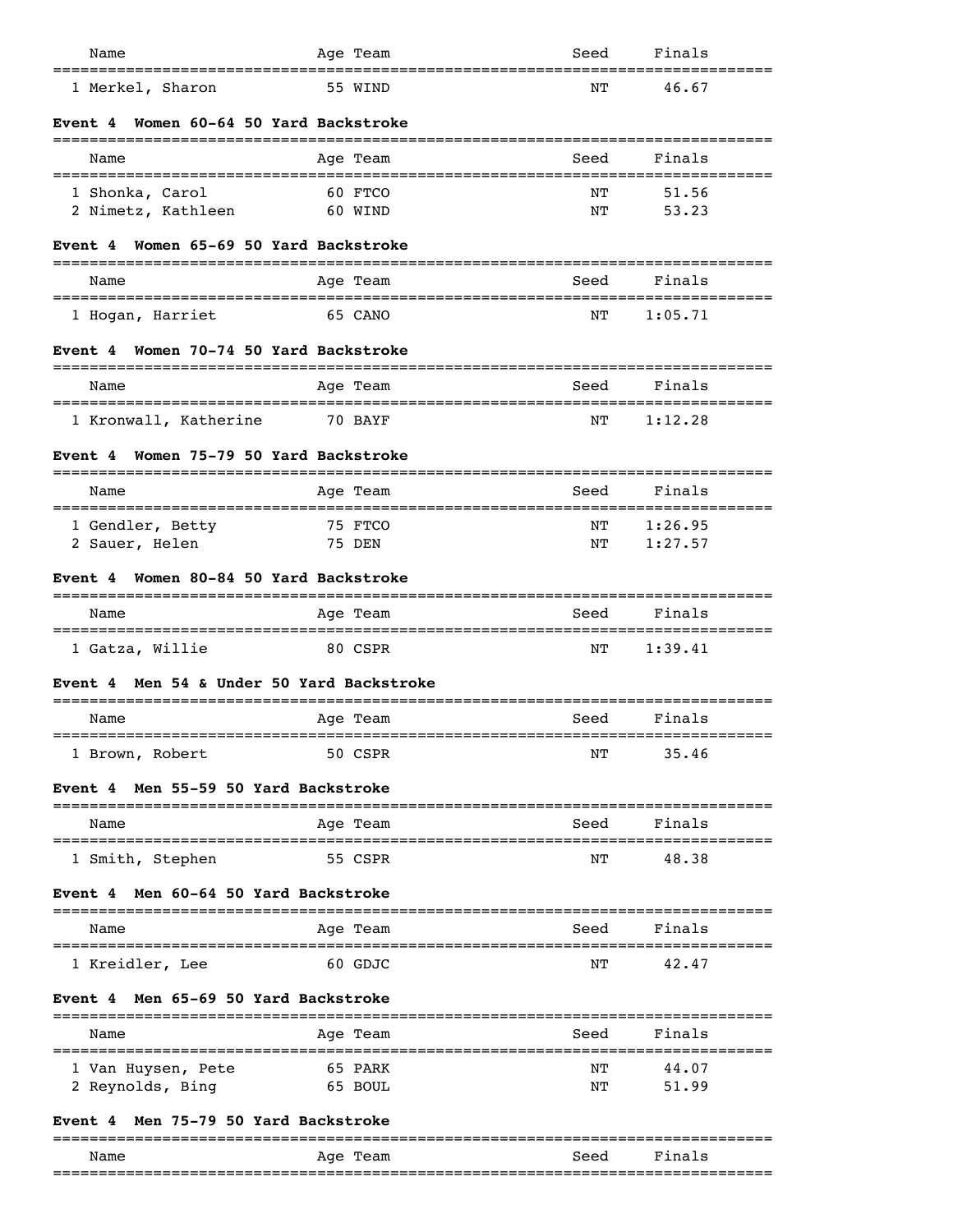| 1 Clegem, Wayne |  | 75 FTCO | NΤ | 47.98 |
|-----------------|--|---------|----|-------|

### **Event 4 Men 85-89 50 Yard Backstroke**

# =============================================================================== Name **Age Team** Age Team Seed Finals =============================================================================== 1 Wrenn, John 85 BOUL 1 Wrenn, John 85 BOUL 1:03.60<br>2 Wood, Richard 85 AURO 1:07.38 2 Wood, Richard 85 AURO

### **Event 5 Women 55-59 200 Yard IM**

| Name                | Age Team  | Seed             | Finals         |
|---------------------|-----------|------------------|----------------|
| 1 Schlingman, Susan | 55 FTCO   | NT               | 3:36.96        |
|                     | 1:40.94() | 2:47.45(1:06.51) | 3:36.96(49.51) |

### **Event 5 Women 70-74 200 Yard IM**

| Name                  | Age Team              | Seed                | Finals           |
|-----------------------|-----------------------|---------------------|------------------|
| 1 Smythe, Judith      | 70 BOUL               | NТ                  | 4:39.74          |
| 1:02.24               | 2:14.31(1:12.07)      | 3:36.05(1:21.74)    | 4:39.74(1:03.69) |
| 2 Kronwall, Katherine | 70 BAYF               | NΤ                  | 5:09.19          |
| 59.43                 | 2:21.08(1:21.65)      | $3:57.63$ (1:36.55) | 5:09.19(1:11.56) |
| 3 Garity, Isabel      | 70 FTCO               | NΤ                  | 6:49.77          |
| 1:32.64               | $3:12.04$ $(1:39.40)$ | 5:26.98(2:14.94)    | 6:49.77(1:22.79) |

### **Event 5 Men 54 & Under 200 Yard IM**

| Name               |       | Age Team                   |                | Seed | Finals                     |  |
|--------------------|-------|----------------------------|----------------|------|----------------------------|--|
| 1 Borrastero, Raul | 32.28 | 50 HENDR<br>1:16.09(43.81) | 2:03.40(47.31) | NТ   | 2:41.69<br>2:41.69 (38.29) |  |

# **Event 5 Men 55-59 200 Yard IM**

| Name             |  | Age Team                                                         | Seed | Finals                    |  |
|------------------|--|------------------------------------------------------------------|------|---------------------------|--|
| 1 Smith, Stephen |  | 55 CSPR<br>$1:05.51$ $2:11.68$ $(1:06.17)$ $3:16.38$ $(1:04.70)$ | NТ   | 4:11.12<br>4:11.12(54.74) |  |

# **Event 5 Men 75-79 200 Yard IM**

| Name          |         | Age Team                     | Seed                    | Finals                    |
|---------------|---------|------------------------------|-------------------------|---------------------------|
| 1 Myers, John | 1:16.16 | 75 BOUL<br>2:42.55 (1:26.39) | NТ<br>3:57.82 (1:15.27) | 4:56.70<br>4:56.70(58.88) |

### **Event 5 Men 85-89 200 Yard IM**

| Name |                            | Age Team                     | Seed                                       | Finals  |
|------|----------------------------|------------------------------|--------------------------------------------|---------|
|      | 1 Wood, Richard<br>1:37.55 | 85 AURO<br>2:46.37 (1:08.82) | NT<br>$4:38.55(1:52.18)$ 5:51.56 (1:13.01) | 5:51.56 |

# **Event 6 Women 70-74 100 Yard Butterfly**

| Name                                   | Age Team                    | Seed | Finals  |  |
|----------------------------------------|-----------------------------|------|---------|--|
| 1 Kronwall, Katherine                  | 70 BAYF                     | NТ   | 2:14.24 |  |
| 1:01.64<br>2 Smythe, Judith<br>1:04.00 | 2:14.24(1:12.60)<br>70 BOUL | NТ   | 2:37.07 |  |
|                                        | 2:37.07 (1:33.07)           |      |         |  |

# **Event 6 Men 75-79 100 Yard Butterfly**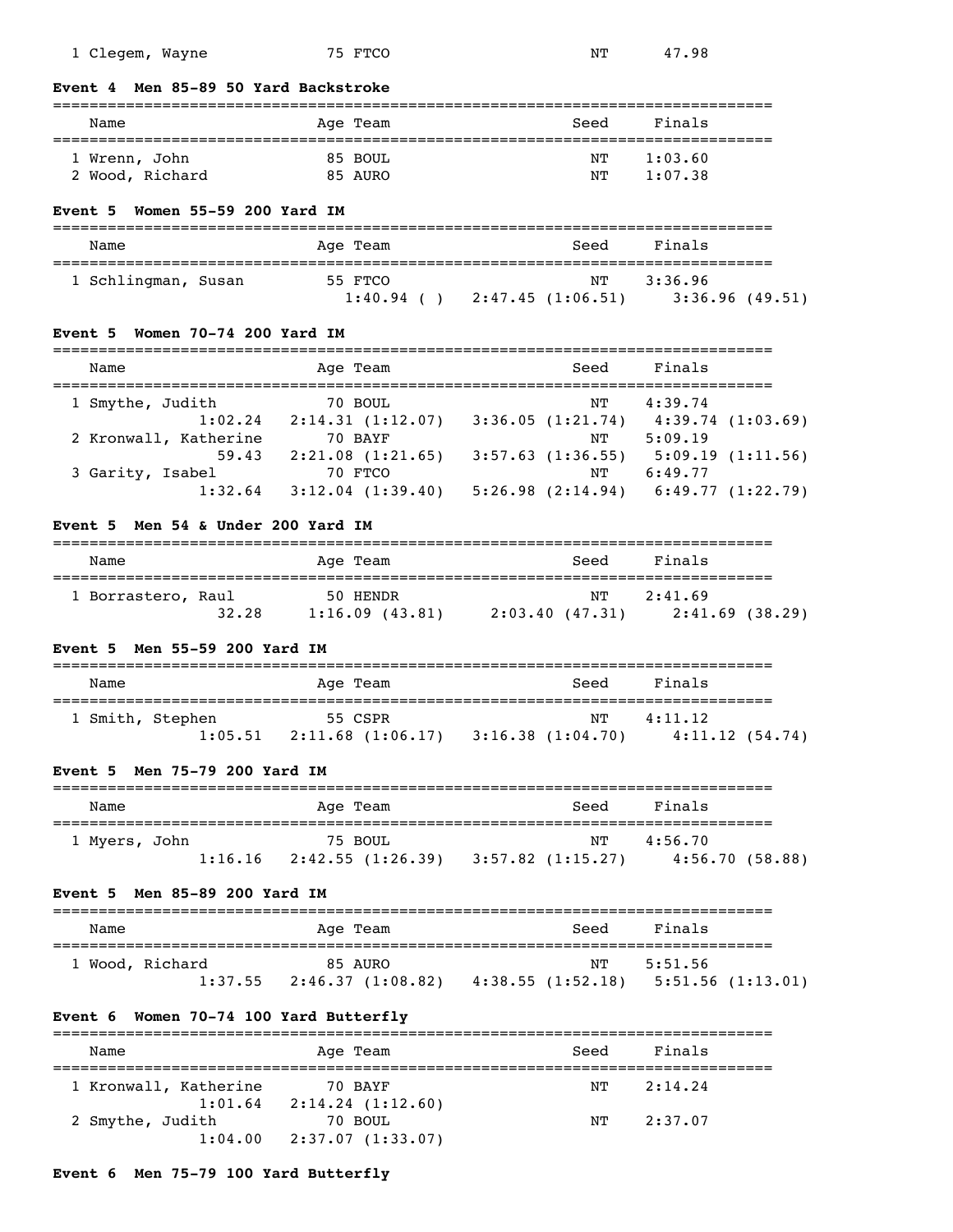| Name                                                   | Age Team                                                                    | Seed                                            | Finals             |
|--------------------------------------------------------|-----------------------------------------------------------------------------|-------------------------------------------------|--------------------|
| 1 Myers, John                                          | 75 BOUL<br>$1:17.99$ $2:48.65$ $(1:30.66)$                                  | ΝT                                              | 2:48.65            |
| Women 60-64 25 Yard Backstroke<br>Event 7              |                                                                             |                                                 |                    |
| Name                                                   | Age Team                                                                    | Seed                                            | Finals             |
| =====================================<br>1 Cotey, Joan | 60 AURO                                                                     | NΤ                                              | 28.00              |
| Women 70-74 25 Yard Backstroke<br>Event 7              |                                                                             |                                                 |                    |
| Name                                                   | Age Team                                                                    | Seed                                            | Finals             |
| 1 Quinlan, Patricia                                    | 70 AURO                                                                     | ΝT                                              | 40.94              |
| Women 85-89 25 Yard Backstroke<br>Event 7              |                                                                             |                                                 |                    |
| Name                                                   | Age Team                                                                    | Seed                                            | Finals             |
| 1 Santich, Peggy                                       | 85 FTCO                                                                     | NΤ                                              | 34.56              |
| Event 8 Women 55-59 200 Yard Freestyle                 |                                                                             |                                                 |                    |
| Name                                                   | Age Team                                                                    | Seed                                            | Finals             |
| 1 Schlingman, Susan                                    | 55 FTCO                                                                     | ΝT                                              | 3:07.50            |
| Women 70-74 200 Yard Freestyle<br>Event 8              |                                                                             |                                                 |                    |
| Name                                                   | Age Team                                                                    | Seed                                            | Finals             |
| 1 Smythe, Judith                                       | 70 BOUL                                                                     | ΝT                                              | 4:12.32            |
| 2 Kronwall, Katherine<br>3 Garity, Isabel              | 70 BAYF<br>70 FTCO                                                          | ΝT<br>ΝT                                        | 4:23.25<br>5:40.03 |
| Event 8 Women 80-84 200 Yard Freestyle                 |                                                                             |                                                 |                    |
| Name                                                   | Age Team                                                                    | Seed                                            | Finals             |
| 1 Gatza, Willie                                        | 80 CSPR                                                                     | NΤ                                              | 6:56.95            |
| Event 8 Men 54 & Under 200 Yard Freestyle              |                                                                             |                                                 |                    |
| Name                                                   | Age Team                                                                    | Seed                                            | Finals             |
| 1 Borrastero, Raul                                     | 50 HENDR                                                                    |                                                 | NT 2:16.32         |
|                                                        | 31.59 $1:05.89$ (34.30) $1:41.78$ (35.89)   2:16.32 (34.54)                 |                                                 |                    |
| Event 8 Men 55-59 200 Yard Freestyle                   |                                                                             |                                                 |                    |
| Name                                                   | Age Team                                                                    | Seed                                            | Finals             |
| 1 Nall, Greg                                           | 55 GREE                                                                     | ΝT                                              | 2:44.77            |
| 2 Smith, Stephen                                       | 34.41 1:13.45 (39.04) 1:59.03 (45.58) 2:44.77 (45.74)<br>55 CSPR NT 3:46.76 |                                                 |                    |
| 51.46                                                  |                                                                             | 1:49.61 (58.15) 2:49.60 (59.99) 3:46.76 (57.16) |                    |
| Event 8 Men 60-64 200 Yard Freestyle                   |                                                                             |                                                 |                    |
| Name                                                   | Age Team                                                                    | Seed                                            | Finals             |
| 1 Carney, Thomas                                       | 60 GOLD                                                                     | NΤ                                              | 2:17.90            |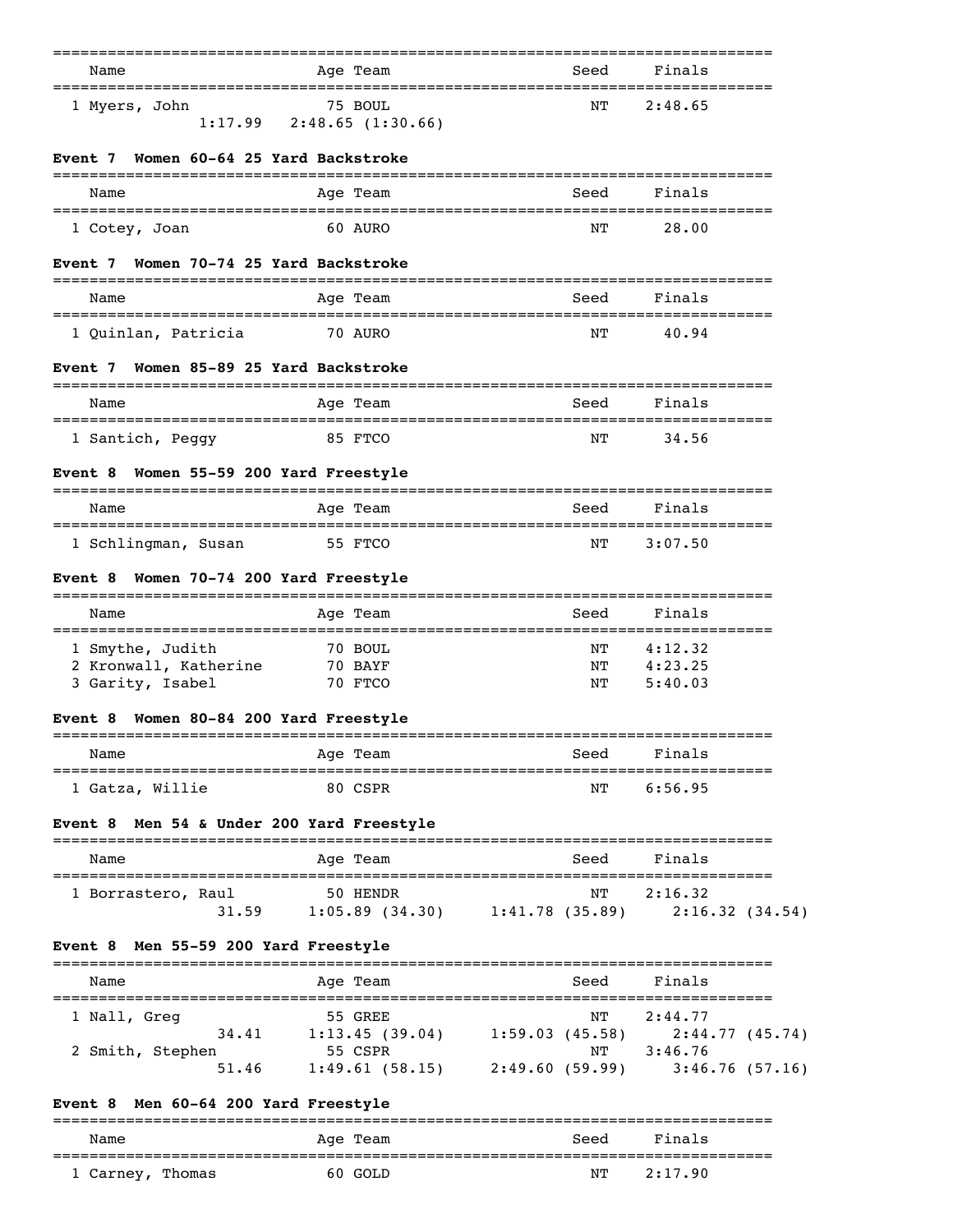| Name                                              | Age Team                                                                                    | Seed                  | Finals                            |
|---------------------------------------------------|---------------------------------------------------------------------------------------------|-----------------------|-----------------------------------|
| 1 Reynolds, Bing                                  | ==========<br>65 BOUL<br>44.65 1:39.89 (55.24) 2:41.50 (1:01.61) 3:42.16 (1:00.66)          | NΤ                    | 3:42.16                           |
| Event 8 Men 75-79 200 Yard Freestyle              |                                                                                             |                       |                                   |
| Name                                              | Age Team                                                                                    | Seed                  | Finals                            |
| 1 Clegem, Wayne                                   | 75 FTCO<br>43.67 1:36.61 (52.94) 2:27.74 (51.13) 3:17.82 (50.08)                            | NΤ                    | 3:17.82                           |
| 2 Chambers, John<br>48.80<br>3 Myers, John        | 75 FTCO<br>75 FTCO NT 3:42.18<br>1:45.16 (56.36) 2:43.99 (58.83) 3:42.18 (58.19)<br>75 BOUL |                       | NT 4:07.58                        |
| 57.09                                             |                                                                                             |                       | $3:05.41$ ( ) $4:07.58$ (1:02.17) |
| Men 80-84 200 Yard Freestyle<br>Event 8           |                                                                                             |                       |                                   |
| Name                                              | Age Team                                                                                    | Seed                  | Finals                            |
| 1 Lindberg, Willard 80 FTCO                       | 56.39 2:02.85 (1:06.46) 3:13.35 (1:10.50) 4:21.37 (1:08.02)                                 |                       | NT 4:21.37                        |
|                                                   |                                                                                             |                       |                                   |
| Event 8 Men 85-89 200 Yard Freestyle              |                                                                                             |                       |                                   |
| Name                                              | Age Team                                                                                    | Seed                  | Finals                            |
| 1 Wrenn, John                                     | 85 BOUL<br>58.81 2:03.03 (1:04.22) 3:09.44 (1:06.41) 4:14.98 (1:05.54)                      | NT                    | 4:14.98                           |
| Event 9 Women 70-74 25 Yard Freestyle Side Stroke |                                                                                             |                       |                                   |
| Name                                              | Age Team                                                                                    | Seed                  | Finals                            |
| 1 Garwood, Kathy<br>2 Quinlan, Patricia 70 AURO   | 70 FTCO                                                                                     | =========<br>ΝT<br>NΤ | 28.03<br>36.38                    |
| Event 9 Women 75-79 25 Yard Freestyle Side Stroke | -----------------------------------                                                         |                       |                                   |
| Name                                              | Age Team                                                                                    | Seed                  | Finals                            |
| =======================<br>1 McCollum, Madonna    | ============<br>75 BRIG                                                                     | NΤ                    | 39.38                             |
| Event 9                                           | Women 85-89 25 Yard Freestyle Side Stroke                                                   |                       |                                   |
| Name                                              | Age Team                                                                                    | Seed                  | Finals                            |

| Name               | Age Team            | Seed                                    | Finals  |
|--------------------|---------------------|-----------------------------------------|---------|
| 1 Nimetz, Kathleen | 60 WIND             | NT                                      | 4:12.74 |
| 54.81              | 2:00.10(1:05.29)    | 4:12.74(2:12.64)                        |         |
| 2 Darling, Dixie   | 60 LAKE             | NͲ                                      | 4:13.38 |
| 52.69              | $1:58.44$ (1:05.75) | $3:07.95$ (1:09.51) $4:13.38$ (1:05.43) |         |

# **Event 10 Women 65-69 200 Yard Breaststroke**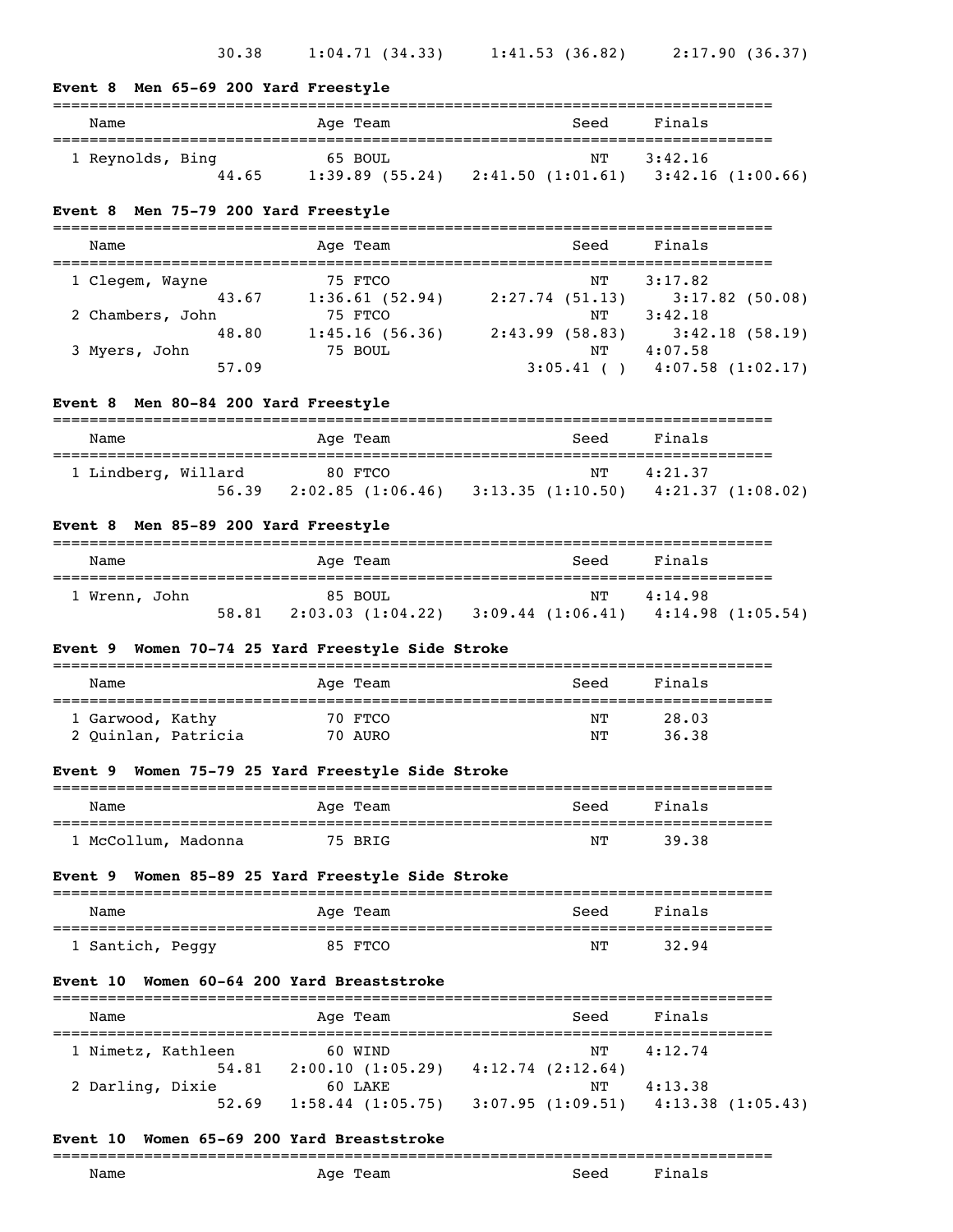| 1 Hogan, Harriet<br>Event 10 Women 70-74 200 Yard Breaststroke | 65 CANO                                  | $3:26.42$ ( ) $5:12.43$ $(1:46.01)$ $6:55.78$ $(1:43.35)$                                                                                         | NT 6:55.78            |
|----------------------------------------------------------------|------------------------------------------|---------------------------------------------------------------------------------------------------------------------------------------------------|-----------------------|
|                                                                |                                          |                                                                                                                                                   |                       |
|                                                                |                                          |                                                                                                                                                   |                       |
| Name                                                           | Age Team                                 | Seed                                                                                                                                              | Finals                |
| 1 Kronwall, Katherine 70 BAYF                                  |                                          | NΤ<br>1:21.52   2:52.41   (1:30.89)   4:25.39   (1:32.98)   5:48.64   (1:23.25)                                                                   | 5:48.64               |
| <b>Event</b> 10                                                | Men 54 & Under 200 Yard Breaststroke     |                                                                                                                                                   |                       |
| Name                                                           | Age Team                                 | Seed                                                                                                                                              | Finals                |
| 1 Brown, Robert                                                | 50 CSPR                                  | 37.30 1:19.29 (41.99) 2:04.13 (44.84) 2:48.66 (44.53)                                                                                             | NT 2:48.66            |
| Event 10 Men 55-59 200 Yard Breaststroke                       |                                          |                                                                                                                                                   |                       |
| Name                                                           | -------------<br>Age Team                | Seed                                                                                                                                              | Finals                |
| 1 Smith, Stephen                                               | <b>Example 155 CSPR</b>                  | $\begin{array}{ccccccccc} 55 & CSPR & & & & & NT & 3:53.54 \ 52.80 & & 1:51.91 & (59.11) & 2:52.95 & (1:01.04) & 3:53.54 & (1:00.59) \end{array}$ | NT 3:53.54            |
| Event 10 Men 75-79 200 Yard Breaststroke                       |                                          |                                                                                                                                                   |                       |
| Name                                                           | Age Team                                 | Seed                                                                                                                                              | Finals                |
| 1 Myers, John                                                  | 75 BOUL                                  | 1:11.38 2:29.18 (1:17.80) 3:48.41 (1:19.23) 5:03.12 (1:14.71)                                                                                     | NT 5:03.12            |
| Event 10 Men 85-89 200 Yard Breaststroke                       |                                          |                                                                                                                                                   |                       |
| Name                                                           | Age Team                                 | Seed                                                                                                                                              | Finals                |
| 1 Wrenn, John                                                  | <b>Example 185 BOUL</b>                  | 85 BOUL NT 6:46.1/<br>1:34.62 3:21.46 (1:46.84) 5:07.77 (1:46.31) 6:46.17 (1:38.40)                                                               | NT 6:46.17            |
| Event 11 Women 55-59 100 Yard IM                               | ---------                                |                                                                                                                                                   |                       |
| Name                                                           | Age Team                                 | Seed                                                                                                                                              | Finals                |
| =====================================<br>1 Schlingman, Susan   | 55 FTCO<br>$32.05$ 1:35.08 (1:03.03)     | NΤ                                                                                                                                                | 1:35.08               |
| <b>Women 60-64 100 Yard IM</b><br><b>Event 11</b>              |                                          |                                                                                                                                                   |                       |
| Name                                                           | Age Team                                 | Seed                                                                                                                                              | Finals                |
| 1 Shonka, Carol                                                | 60 FTCO<br>58.48 1:54.24 (55.76)         | NΤ                                                                                                                                                | 1:54.24               |
| Event 11 Women 70-74 100 Yard IM                               |                                          |                                                                                                                                                   |                       |
| Name                                                           | Age Team                                 | Seed                                                                                                                                              | Finals                |
| =====================================<br>1 Kronwall, Katherine | 70 BAYF<br>$45.48$ $2:40.51$ $(1:55.03)$ | ========================<br>ΝT                                                                                                                    | ==========<br>2:40.51 |
| <b>Women 75-79 100 Yard IM</b><br><b>Event</b> 11              |                                          |                                                                                                                                                   |                       |
| ____________________________________<br>Name                   | Age Team                                 | Seed                                                                                                                                              | Finals                |
| 1 Sauer, Helen                                                 | 75 DEN                                   | NΤ                                                                                                                                                | 3:46.08               |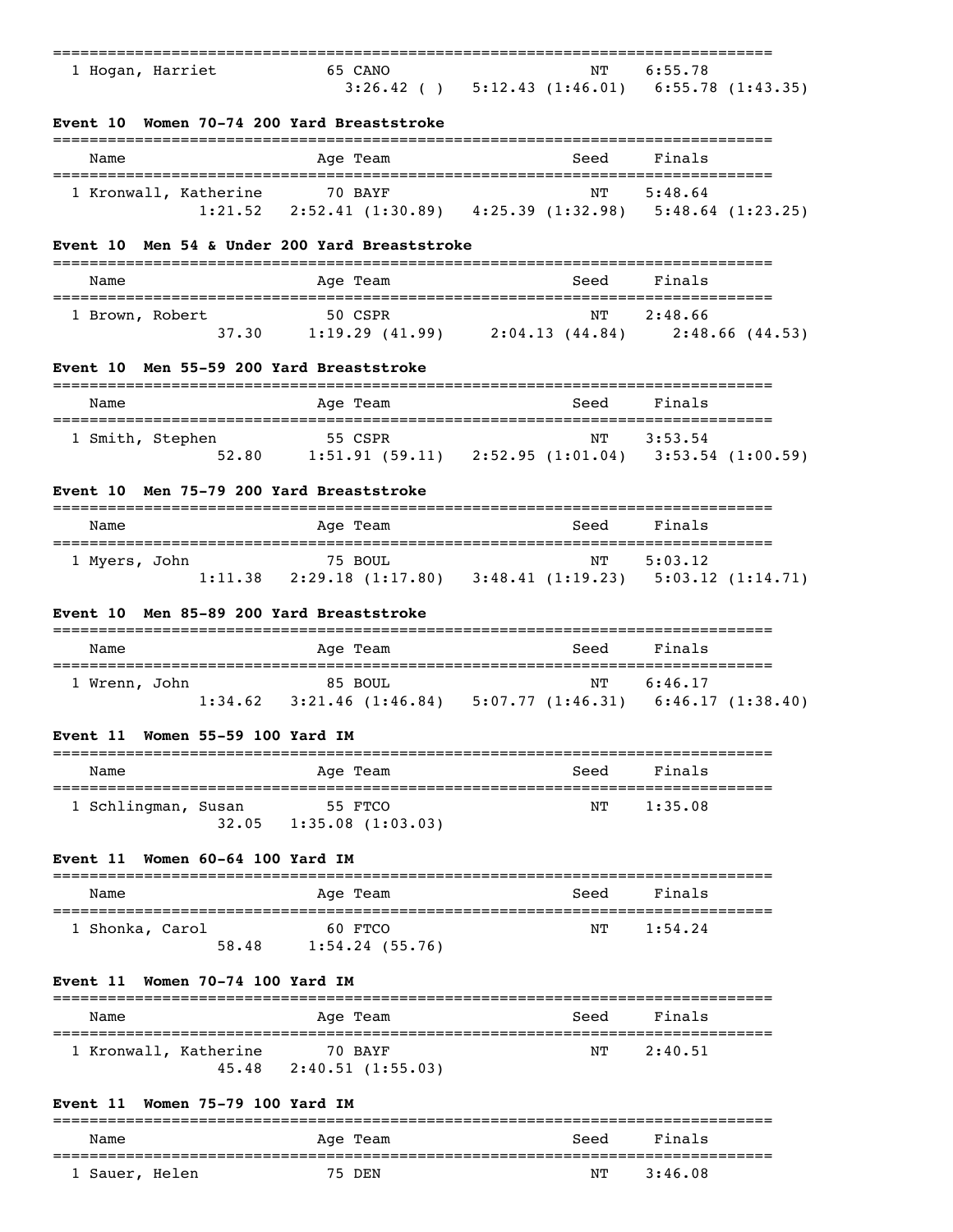|  | Event 11 Women 80-84 100 Yard IM |  |  |
|--|----------------------------------|--|--|
|  |                                  |  |  |

| Name            | Age Team                       | Seed | Finals  |
|-----------------|--------------------------------|------|---------|
| 1 Gatza, Willie | 80 CSPR                        | NТ   | 4:32.82 |
|                 | 36.58<br>$4:32.82$ $(3:56.24)$ |      |         |

### **Event 11 Men 54 & Under 100 Yard IM**

| Name               |       | Age Team          | Seed | Finals  |
|--------------------|-------|-------------------|------|---------|
|                    |       |                   |      |         |
| 1 Brown, Robert    |       | 50 CSPR           | NТ   | 1:08.64 |
|                    | 32.60 | $1:08.64$ (36.04) |      |         |
| 2 Borrastero, Raul |       | 50 HENDR          | NТ   | 1:08.79 |
|                    | 33.32 | 1:08.79(35.47)    |      |         |

# **Event 11 Men 55-59 100 Yard IM**

| Name             |       | Age Team              | Seed | Finals  |  |
|------------------|-------|-----------------------|------|---------|--|
| 1 Smith, Stephen |       | 55 CSPR               | NТ   | 1:47.62 |  |
|                  | 20.74 | $1:47.62$ $(1:26.88)$ |      |         |  |

# **Event 11 Men 60-64 100 Yard IM**

| Name            |       | Age Team       | Seed | Finals  |
|-----------------|-------|----------------|------|---------|
| 1 Kreidler, Lee |       | 60 GDJC        | NТ   | 1:33.91 |
|                 | 42.21 | 1:33.91(51.70) |      |         |

# **Event 11 Men 75-79 100 Yard IM**

| Name             |         | Age Team         | Seed | Finals  |
|------------------|---------|------------------|------|---------|
| 1 Chambers, John |         | 75 FTCO          | NТ   | 2:23.00 |
|                  | 1:11.87 | 2:23.00(1:11.13) |      |         |

# **Event 11 Men 85-89 100 Yard IM**

| Name                       | Age Team                    | Seed | Finals  |  |
|----------------------------|-----------------------------|------|---------|--|
| 1 Wrenn, John              | 85 BOUL                     | NТ   | 2:31.28 |  |
| 1:18.37<br>2 Wood, Richard | 2:31.28(1:12.91)<br>85 AURO | NТ   | 2:47.22 |  |
| 1:15.37                    | 2:47.22 (1:31.85)           |      |         |  |

# **Event 12 Women 70-74 25 Yard Breaststroke**

| Name                                    |  | Age Team           | Seed     | Finals         |
|-----------------------------------------|--|--------------------|----------|----------------|
| 1 Garwood, Kathy<br>2 Ouinlan, Patricia |  | 70 FTCO<br>70 AURO | NΤ<br>NΤ | 29.35<br>46.69 |

# **Event 12 Men 70-74 25 Yard Breaststroke**

| Name         | Age Team | Seed | Finals |  |
|--------------|----------|------|--------|--|
| . Strom, Ben | 70 CENT  | NΤ   | 20.75  |  |

### **Event 13 Women 55-59 50 Yard Breaststroke**

|      |             |                   | ___<br>___ |
|------|-------------|-------------------|------------|
| Name | Aqe<br>ream | Seec              |            |
|      |             | _________________ | ___<br>--- |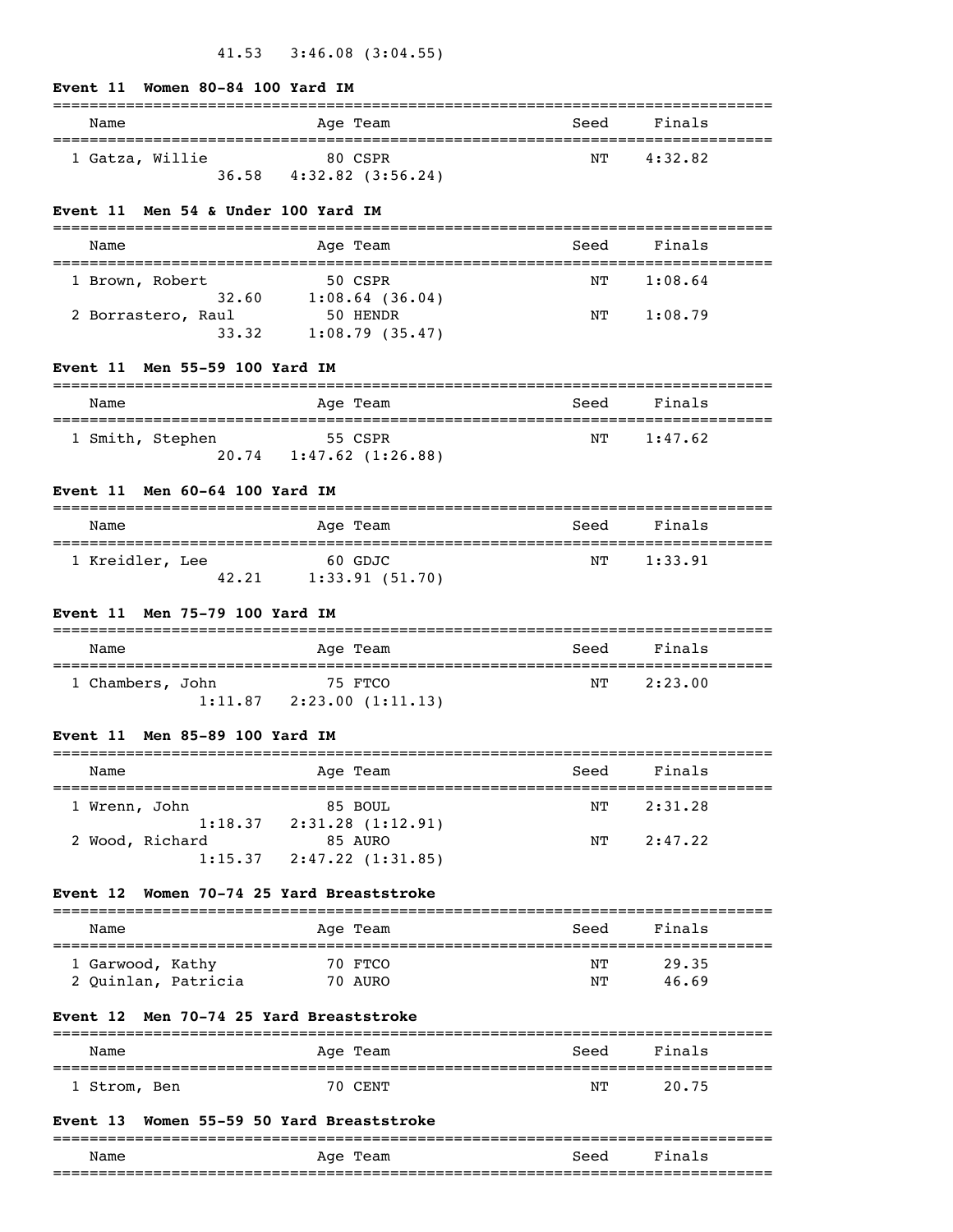| Name                                            |         | Age Team | Seed<br>==========================            | Finals  |
|-------------------------------------------------|---------|----------|-----------------------------------------------|---------|
| 1 Nimetz, Kathleen                              |         | 60 WIND  | NΤ                                            | 46.80   |
| 2 Darling, Dixie                                |         | 60 LAKE  | ΝT                                            | 47.95   |
| 3 Shonka, Carol                                 |         | 60 FTCO  | ΝT                                            | 54.54   |
| Women 65-69 50 Yard Breaststroke<br>Event 13    |         |          |                                               |         |
| Name                                            |         | Age Team | Seed                                          | Finals  |
| 1 Hogan, Harriet                                |         | 65 CANO  | NΤ                                            | 1:37.38 |
| Women 70-74 50 Yard Breaststroke<br>Event 13    |         |          |                                               |         |
| Name                                            |         | Age Team | Seed                                          | Finals  |
| 1 Haesemeyer, Elizabeth                         |         | 70 WIND  | NΤ                                            | 49.95   |
| 2 Kronwall, Katherine                           | 70 BAYF |          | NΤ                                            | 1:11.81 |
| Women 75-79 50 Yard Breaststroke<br>Event 13    |         |          |                                               |         |
| Name<br>=====================================   |         | Age Team | Seed<br>===================================== | Finals  |
| 1 Sauer, Helen                                  | 75 DEN  |          | NΤ                                            | 1:37.16 |
| 2 Gendler, Betty                                |         | 75 FTCO  | ΝT                                            | 2:41.27 |
| Men 54 & Under 50 Yard Breaststroke<br>Event 13 |         |          |                                               |         |
| Name                                            |         | Age Team | Seed                                          |         |
|                                                 |         |          |                                               | Finals  |
| 1 Brown, Robert                                 |         | 50 CSPR  | NΤ                                            | 33.32   |
| 2 Borrastero, Raul                              |         | 50 HENDR | NΤ                                            | 33.97   |
| Men 55-59 50 Yard Breaststroke<br>Event 13      |         |          |                                               |         |
| Name                                            |         | Age Team | Seed                                          | Finals  |
| 1 Smith, Stephen                                |         | 55 CSPR  | $\rm{N}\rm{T}$                                | 42.95   |
| 2 Francis, Peter                                |         | 55 DEN   | NΤ                                            | 53.98   |
| Men 60-64 50 Yard Breaststroke<br>Event 13      |         |          |                                               |         |
| Name                                            |         | Age Team | Seed                                          | Finals  |
| 1 Kreidler, Lee                                 |         | 60 GDJC  | NΤ                                            | 44.81   |
| 2 Eyerly, Gregory                               |         | 60 WEST  | ΝT                                            | 52.61   |
| Men 65-69 50 Yard Breaststroke<br>Event 13      |         |          |                                               |         |
| Name                                            |         | Age Team | Seed                                          | Finals  |
| 1 Van Huysen, Pete                              |         | 65 PARK  | NΤ                                            | 44.55   |
| Men 85-89 50 Yard Breaststroke<br>Event 13      |         |          |                                               |         |

# 1 Wrenn, John 85 BOUL 1 NT 1:27.68 2 Wood, Richard 85 AURO NT 1:30.36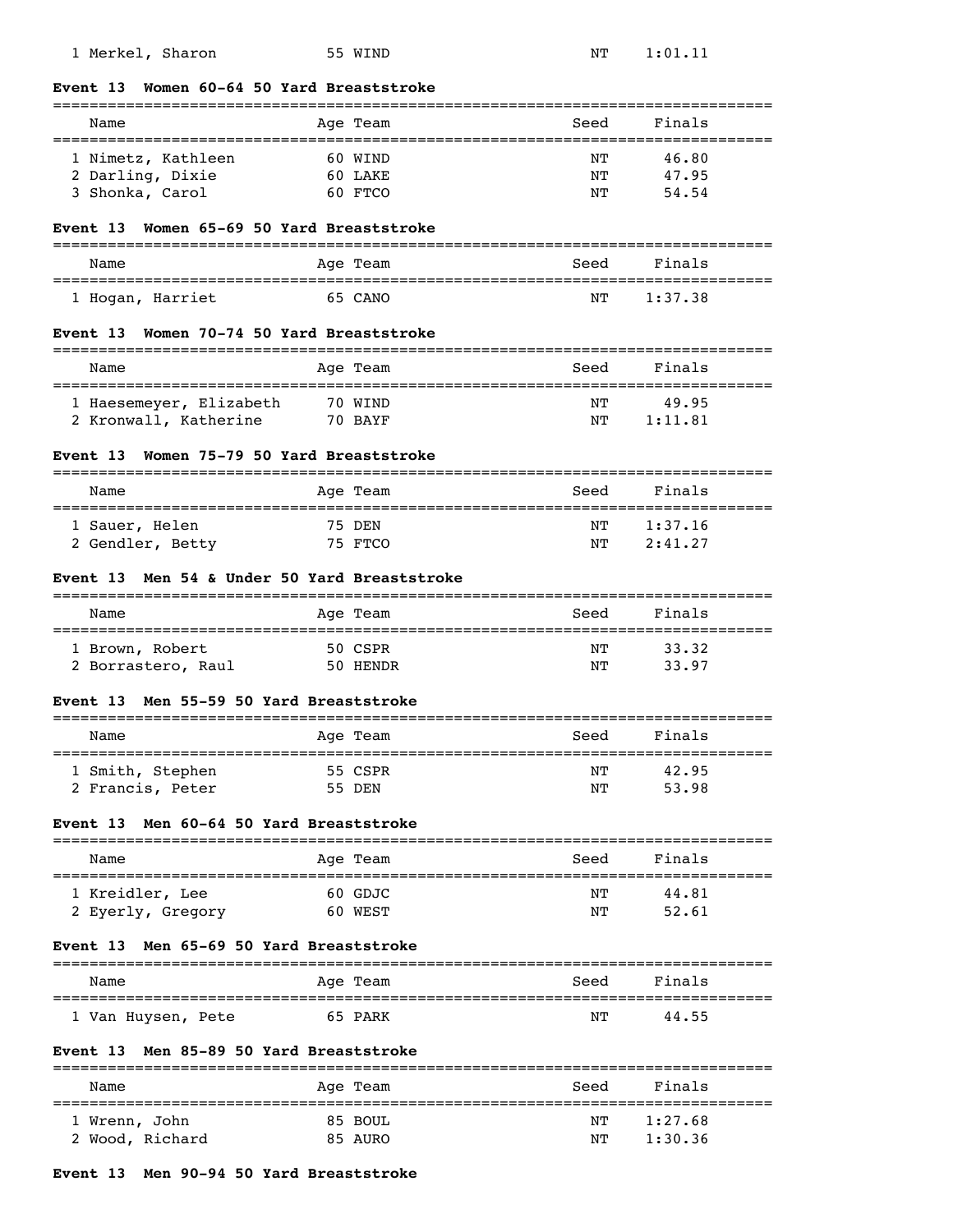| Name          |  | Age Team     | Seed | Finals  |
|---------------|--|--------------|------|---------|
| 1 Murata, Lee |  | $90$ $FTJJP$ | NΤ   | 5:32.29 |

### **Event 14 Women 65-69 200 Yard Backstroke**

| Name                        | Age Team                                                               | Seed | Finals  |
|-----------------------------|------------------------------------------------------------------------|------|---------|
| 1 Hogan, Harriet<br>1:08.67 | 65 CANO<br>$2:24.88$ (1:16.21) $3:42.66$ (1:17.78) $4:58.39$ (1:15.73) | NТ   | 4:58.39 |

### **Event 14 Women 70-74 200 Yard Backstroke**

| Name                  | Age Team          | Seed             | Finals            |
|-----------------------|-------------------|------------------|-------------------|
| 1 Kronwall, Katherine | 70 BAYF           | NТ               | 5:39.43           |
| 1:21.70               | 2:49.03 (1:27.33) | 4:15.47(1:26.44) | 5:39.43 (1:23.96) |

# **Event 14 Women 75-79 200 Yard Backstroke**

| Name           | Age Team    | Seed | Finals                                |
|----------------|-------------|------|---------------------------------------|
|                |             |      |                                       |
| 1 Sauer, Helen | 75 DEN      | NТ   | 7:13.72                               |
|                | $3:31.08$ ( |      | $5:25.43$ (1:54.35) 7:13.72 (1:48.29) |

# **Event 14 Women 80-84 200 Yard Backstroke**

| Name            |         | Age Team                     | Seed | Finals                                           |
|-----------------|---------|------------------------------|------|--------------------------------------------------|
| 1 Gatza, Willie | 1:43.85 | 80 CSPR<br>3:33.36 (1:49.51) | NТ   | 7:23.60<br>$5:29.91(1:56.55)$ $7:23.60(1:53.69)$ |

# **Event 14 Men 55-59 200 Yard Backstroke**

| Name             |       |  | Age Team                    |  | Seed                                              | Finals  |  |
|------------------|-------|--|-----------------------------|--|---------------------------------------------------|---------|--|
| 1 Smith, Stephen | 59.65 |  | 55 CSPR<br>2:04.77(1:05.12) |  | NТ<br>$3:09.93$ $(1:05.16)$ $4:11.01$ $(1:01.08)$ | 4:11.01 |  |

# **Event 14 Men 65-69 200 Yard Backstroke**

| Name             |       | Age Team                    | Seed                                          | Finals  |  |
|------------------|-------|-----------------------------|-----------------------------------------------|---------|--|
| 1 Reynolds, Bing | 55.32 | 65 BOUL<br>1:57.27(1:01.95) | NТ<br>$3:02.64$ (1:05.37) $4:05.63$ (1:02.99) | 4:05.63 |  |

### **Event 14 Men 75-79 200 Yard Backstroke**

| Name            | Age Team       | Seed           | Finals            |
|-----------------|----------------|----------------|-------------------|
| 1 Clegem, Wayne | 75 FTCO        | NТ             | 3:53.34           |
| 55.71           | 1:55.23(59.52) | 2:54.29(59.06) | $3:53.34$ (59.05) |

### **Event 14 Men 85-89 200 Yard Backstroke**

| Name            | Age Team          | Seed             | Finals           |
|-----------------|-------------------|------------------|------------------|
|                 |                   |                  |                  |
| 1 Wrenn, John   | 85 BOUL           | NТ               | 4:49.27          |
| 1:06.65         | 2:20.84(1:14.19)  | 3:36.41(1:15.57) | 4:49.27(1:12.86) |
| 2 Wood, Richard | 85 AURO           | NΤ               | 4:50.60          |
| 1:08.04         | 2:22.48 (1:14.44) | 3:35.16(1:12.68) | 4:50.60(1:15.44) |

# **Event 15 Women 55-59 50 Yard Freestyle**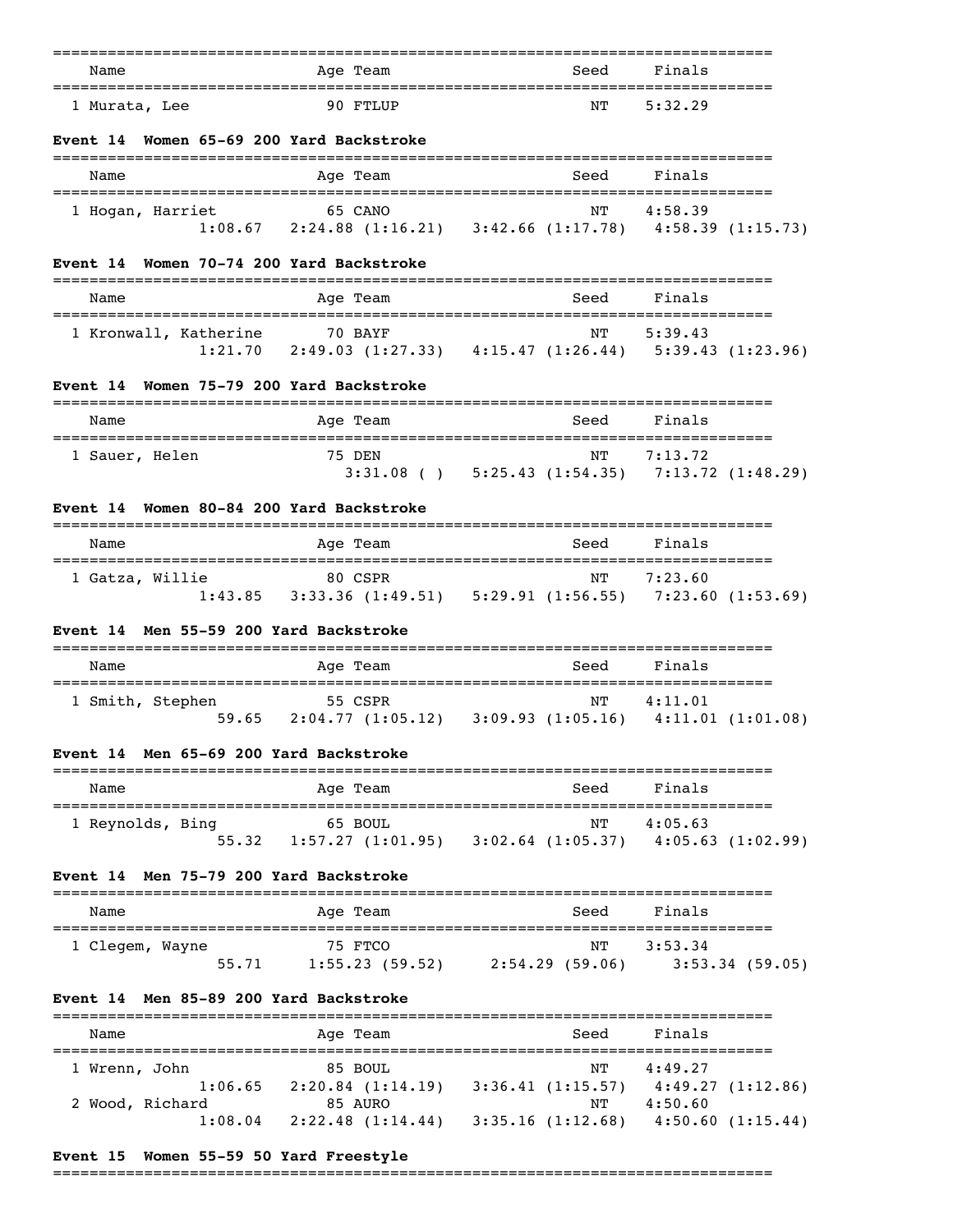| Name                                             | Age Team                | Seed     | Finals                  |
|--------------------------------------------------|-------------------------|----------|-------------------------|
| 1 Schlingman, Susan<br>2 Merkel, Sharon          | 55 FTCO<br>55 WIND      | NΤ<br>NΤ | 34.74<br>40.92          |
| Women 60-64 50 Yard Freestyle<br>Event 15        |                         |          |                         |
| Name                                             | Age Team                | Seed     | Finals                  |
| 1 Shonka, Carol<br>2 Nimetz, Kathleen            | 60 FTCO<br>60 WIND      | NΤ<br>NΤ | 41.51<br>44.66          |
| Women 65-69 50 Yard Freestyle<br>Event 15        |                         |          |                         |
| Name                                             | Age Team                | Seed     | Finals                  |
| 1 Hogan, Harriet                                 | 65 CANO                 | ΝT       | 55.03                   |
| Women 70-74 50 Yard Freestyle<br><b>Event 15</b> |                         |          |                         |
| Name                                             | -----------<br>Age Team | Seed     | Finals                  |
| 1 Kronwall, Katherine                            | 70 BAYF                 | ΝT       | 50.22                   |
| Women 75-79 50 Yard Freestyle<br>Event 15        |                         |          |                         |
| Name                                             | Age Team                | Seed     | Finals                  |
| 1 Gendler, Betty<br>2 Sauer, Helen               | 75 FTCO<br>75 DEN       | NΤ<br>NΤ | 1:10.18<br>1:24.02      |
| Women 80-84 50 Yard Freestyle<br><b>Event 15</b> |                         |          |                         |
| Name                                             | Age Team                | Seed     | Finals                  |
| 1 Gatza, Willie                                  | 80 CSPR                 | NΤ       | 1:24.32                 |
| Event 15 Men 54 & Under 50 Yard Freestyle        |                         |          |                         |
| Name                                             | Age Team                | Seed     | Finals                  |
| 1 Borrastero, Raul                               | 50 HENDR                | NΤ       | ============<br>26.89   |
| Men 55-59 50 Yard Freestyle<br><b>Event 15</b>   |                         |          |                         |
| Name                                             | Age Team                | Seed     | -------------<br>Finals |
| 1 Nall, Greg<br>2 Smith, Stephen                 | 55 GREE<br>55 CSPR      | NΤ<br>ΝT | 31.92<br>38.43          |
| Men 60-64 50 Yard Freestyle<br>Event 15          |                         |          |                         |
| Name                                             | Age Team                | Seed     | Finals                  |
| 1 Kreidler, Lee                                  | 60 GDJC                 | NΤ       | 33.58                   |
| 2 Eyerly, Gregory                                | 60 WEST                 | NΤ       | 51.55                   |
| Men 65-69 50 Yard Freestyle<br><b>Event 15</b>   |                         |          |                         |
| Name                                             | Age Team                | Seed     | Finals                  |
| 1 Van Huysen, Pete<br>2 Reynolds, Bing           | 65 PARK<br>65 BOUL      | NΤ<br>NΤ | 31.44<br>43.45          |

# **Event 15 Men 75-79 50 Yard Freestyle**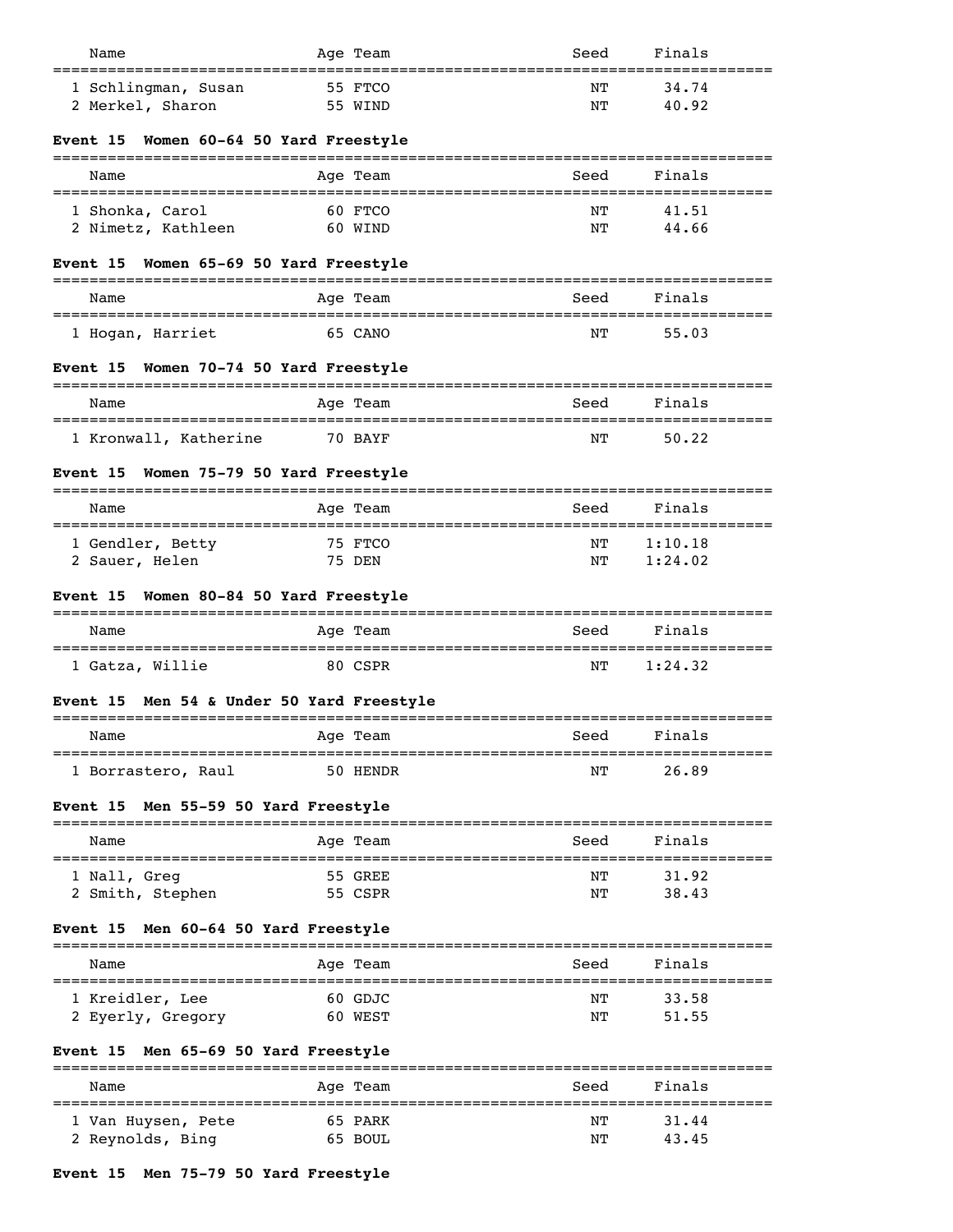| Name                                                         | Age Team                                      | Seed | Finals  |
|--------------------------------------------------------------|-----------------------------------------------|------|---------|
| 1 Michie, Jim                                                | 75 FTCO                                       | ΝT   | 36.94   |
| 2 Clegem, Wayne                                              | 75 FTCO                                       | NΤ   | 37.24   |
| 3 Chambers, John                                             | 75 FTCO                                       | NΤ   | 40.67   |
| 4 Biedermann, Eric                                           | 75 FTCO                                       | NΤ   | 46.49   |
| Event 15 Men 80-84 50 Yard Freestyle                         |                                               |      |         |
| Name                                                         | Age Team                                      | Seed | Finals  |
| 1 Lindberg, Willard                                          | 80 FTCO                                       | NΤ   | 51.53   |
|                                                              |                                               |      |         |
| Event 15 Men 85-89 50 Yard Freestyle                         |                                               |      |         |
| Name                                                         | Age Team                                      | Seed | Finals  |
| 1 Wood, Richard                                              | 85 AURO                                       | NΤ   | 57.40   |
| Women 60-64 25 Yard Freestyle Front Crawl<br><b>Event</b> 16 |                                               |      |         |
| =================================<br>Name                    | Age Team                                      | Seed | Finals  |
| 1 Cotey, Joan                                                | 60 AURO                                       | NΤ   | 26.41   |
| Women 70-74 25 Yard Freestyle Front Crawl<br><b>Event</b> 16 |                                               |      |         |
| Name                                                         | Age Team                                      | Seed | Finals  |
|                                                              |                                               |      |         |
| 1 Garwood, Kathy                                             | 70 FTCO                                       | NΤ   | 21.41   |
| 2 Quinlan, Patricia                                          | 70 AURO                                       | NΤ   | 36.25   |
| Women 85-89 25 Yard Freestyle Front Crawl<br><b>Event</b> 16 |                                               |      |         |
| Name                                                         | =================================<br>Age Team | Seed | Finals  |
| 1 Santich, Peggy                                             | 85 FTCO                                       | NΤ   | 25.40   |
| Event 16 Men 70-74 25 Yard Freestyle Front Crawl             |                                               |      |         |
| ===================<br>Name                                  | Age Team                                      | Seed | Finals  |
| ===============================                              |                                               |      |         |
| 1 Strom, Ben                                                 | =============================<br>70 CENT      | NΤ   | 16.44   |
| Women 55-59 100 Yard Breaststroke                            |                                               |      |         |
| Name                                                         | Age Team                                      | Seed | Finals  |
|                                                              |                                               |      |         |
| 1 Merkel, Sharon<br>$1:01.79$ 2:13.71 (1:11.92)              | 55 WIND                                       | NΤ   | 2:13.71 |
| Women 60-64 100 Yard Breaststroke                            |                                               |      |         |
| <b>Event</b> 17<br>Event 17<br>Name                          | Age Team                                      | Seed | Finals  |
| 1 Nimetz, Kathleen                                           | 60 WIND                                       | NΤ   | 1:49.75 |
| 50.76                                                        | 1:49.75(58.99)                                |      |         |
| 2 Darling, Dixie<br>51.82                                    | 60 LAKE                                       | ΝT   | 1:50.69 |

# **Event 17 Women 65-69 100 Yard Breaststroke**

|      |                  |      | ___  |
|------|------------------|------|------|
| Name | Team<br>ഫ<br>ny. | Seed |      |
|      |                  |      | ____ |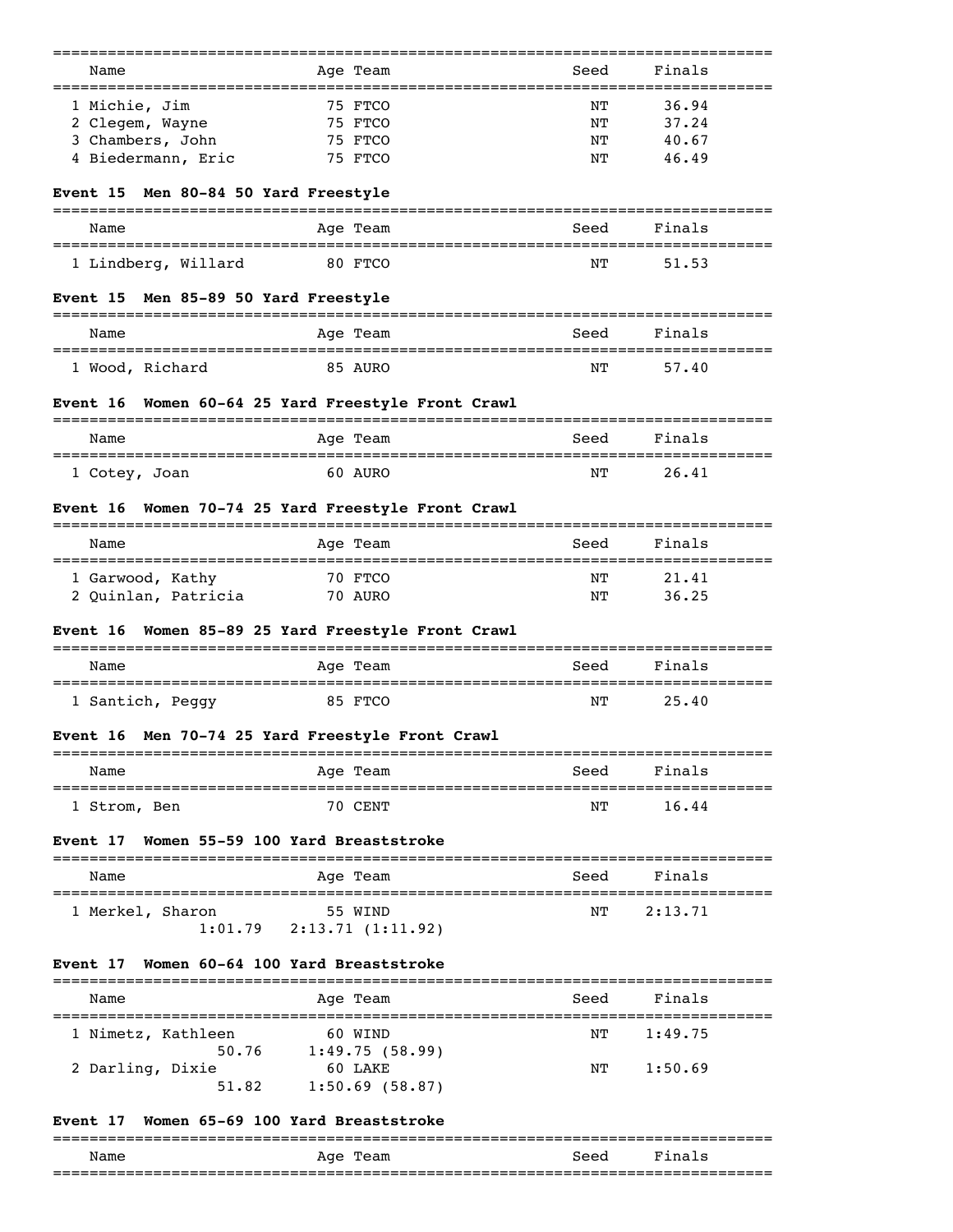1:16.68 2:43.94 (1:27.26)

#### **Event 17 Women 70-74 100 Yard Breaststroke**

# =============================================================================== Name **Age Team** Age Team Seed Finals =============================================================================== 1 Haesemeyer, Elizabeth 70 WIND 1:52.04 54.72 1:52.04 (57.32) 2 Kronwall, Katherine 70 BAYF 12:43.94

### **Event 17 Women 75-79 100 Yard Breaststroke**

| Name             | Age Team          | Seed | Finals  |  |
|------------------|-------------------|------|---------|--|
|                  |                   |      |         |  |
| 1 Gendler, Betty | 75 FTCO           | NТ   | 2:59.19 |  |
| 1:23.26          | 2:59.19(1:35.93)  |      |         |  |
| 2 Sauer, Helen   | 75 DEN            | NΤ   | 3:57.90 |  |
| 1:46.53          | 3:57.90 (2:11.37) |      |         |  |

### **Event 17 Men 54 & Under 100 Yard Breaststroke**

| Name            |       | Seed<br>Age Team | Finals  |
|-----------------|-------|------------------|---------|
| 1 Brown, Robert |       | NТ<br>50 CSPR    | 1:14.45 |
|                 | 34,20 | 1:14.45(40.25)   |         |

### **Event 17 Men 55-59 100 Yard Breaststroke**

| Name             | Age Team         | Seed | Finals  |  |
|------------------|------------------|------|---------|--|
| 1 Smith, Stephen | 55 CSPR          | NΤ   | 1:43.83 |  |
| 49.89            | 1:43.83(53.94)   |      |         |  |
| 2 Francis, Peter | 55 DEN           | NΤ   | 2:06.82 |  |
| 57.24            | 2:06.82(1:09.58) |      |         |  |

# **Event 17 Men 60-64 100 Yard Breaststroke**

| Name                       | Age Team                    | Seed | Finals  |  |
|----------------------------|-----------------------------|------|---------|--|
| 1 Eyerly, Gregory<br>57.34 | 60 WEST<br>2:02.96(1:05.62) | NТ   | 2:02.96 |  |

# **Event 17 Men 65-69 100 Yard Breaststroke**

| Name               |       | Age Team       | Seed | Finals  |
|--------------------|-------|----------------|------|---------|
| 1 Van Huysen, Pete |       | 65 PARK        | NͲ   | 1:40.38 |
|                    | 48.17 | 1:40.38(52.21) |      |         |

### **Event 17 Men 85-89 100 Yard Breaststroke**

| Name |             |         | Age Team         | Seed | Finals  |
|------|-------------|---------|------------------|------|---------|
|      | Wrenn, John |         | 85 BOUL          | NТ   | 3:14.24 |
|      |             | 1:40.96 | 3:14.24(1:33.28) |      |         |

# **Event 18 Women 70-74 50 Yard Butterfly**

| Name                  | Age Team | Seed | Finals  |
|-----------------------|----------|------|---------|
| 1 Kronwall, Katherine | 70 BAYF  | NΤ   | 1:00.08 |

### **Event 18 Men 54 & Under 50 Yard Butterfly**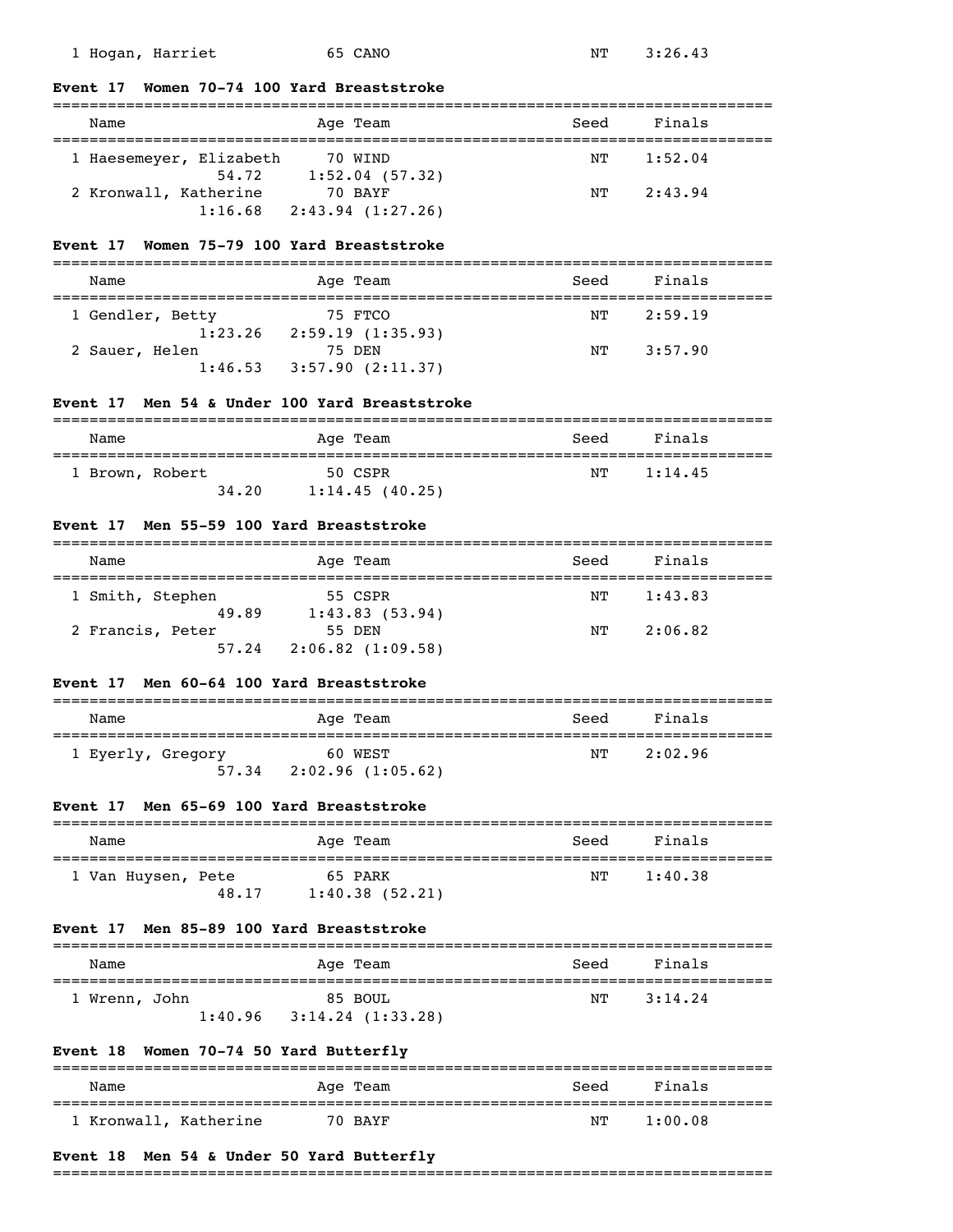| Name                                                   | Age Team                                                        | Seed                                   | Finals           |  |
|--------------------------------------------------------|-----------------------------------------------------------------|----------------------------------------|------------------|--|
| 1 Borrastero, Raul                                     | 50 HENDR                                                        | NΤ                                     | 29.64            |  |
| 2 Brown, Robert                                        | 50 CSPR                                                         | NΤ                                     | 31.45            |  |
| Event 18 Men 55-59 50 Yard Butterfly                   |                                                                 |                                        |                  |  |
| Name                                                   | Age Team                                                        | Seed                                   | Finals           |  |
| 1 Smith, Stephen                                       | 55 CSPR                                                         | NΤ                                     | 56.69            |  |
| Event 19 Women 70-74 25 Yard Freestyle Elementary Back |                                                                 |                                        |                  |  |
| Name<br>====================================           | Age Team                                                        | Seed<br>______________________________ | Finals           |  |
| 1 Quinlan, Patricia                                    | 70 AURO                                                         | NΤ                                     | 43.91            |  |
| Event 19 Men 70-74 25 Yard Freestyle Elementary Back   |                                                                 |                                        |                  |  |
| Name                                                   | Age Team                                                        | Seed                                   | Finals           |  |
| 1 Strom, Ben                                           | 70 CENT                                                         | NΤ                                     | 25.65            |  |
| <b>Event 20</b>                                        | Women 55-59 500 Yard Freestyle                                  |                                        |                  |  |
| Name                                                   | Age Team                                                        | Seed                                   | Finals           |  |
| 1 Schlingman, Susan                                    | 55 FTCO                                                         | NT                                     | 8:32.12          |  |
|                                                        | 42.11 1:31.16 (49.05) 2:22.25 (51.09) 3:14.34 (52.09)           |                                        |                  |  |
|                                                        | 4:07.49 (53.15) 5:00.55 (53.06) 5:54.59 (54.04) 6:48.14 (53.55) |                                        |                  |  |
|                                                        | $7:43.13(54.99)$ $8:32.12(48.99)$                               |                                        |                  |  |
| Event 20 Women 60-64 500 Yard Freestyle                |                                                                 |                                        |                  |  |
| Name                                                   | Age Team                                                        | Seed                                   | Finals           |  |
| 1 Shonka, Carol                                        | 60 FTCO                                                         | NΤ                                     | 11:19.51         |  |
| 52.11<br>9:06.00(1:14.10)                              | 1:54.25(1:02.14) 5:25.73(3:31.48)                               |                                        | 7:51.90(2:26.17) |  |
|                                                        | $10:17.93$ ( ) $11:19.51$ (1:01.58)                             |                                        |                  |  |

# **Event 20 Women 70-74 500 Yard Freestyle**

| Name                  |                                                  | Age Team                                                                  | Seed                                            | Finals   |                                      |
|-----------------------|--------------------------------------------------|---------------------------------------------------------------------------|-------------------------------------------------|----------|--------------------------------------|
| 1 Kronwall, Katherine | 1:03.28<br>5:55.49(1:15.09)<br>10:48.75(1:13.66) | 70 BAYF<br>2:13.57(1:10.29)<br>7:07.08(1:11.59)<br>$11:53.31$ $(1:04.56)$ | NT<br>$3:27.74$ $(1:14.17)$<br>8:20.96(1:13.88) | 11:53.31 | 4:40.40(1:12.66)<br>9:35.09(1:14.13) |

# **Event 20 Women 80-84 500 Yard Freestyle**

| Name            | Age Team                                                                                    | Seed | Finals                            |
|-----------------|---------------------------------------------------------------------------------------------|------|-----------------------------------|
| 1 Gatza, Willie | 80 CSPR                                                                                     | NT   | 18:18.20                          |
|                 | $1:30.46$ $7:10.40$ $(5:39.94)$                                                             |      | 9:03.00(1:52.60)11:02.37(1:59.37) |
|                 | $12:52.98$ $(1:50.61)$ $14:42.17$ $(1:49.19)$ $16:36.15$ $(1:53.98)$ $18:18.20$ $(1:42.05)$ |      |                                   |

# **Event 20 Men 55-59 500 Yard Freestyle**

| Name           |       | Age Team       |                | Seed | Finals              |  |
|----------------|-------|----------------|----------------|------|---------------------|--|
| 1 Nall, Greg   |       | 55 GREE        |                | NТ   | 7:38.61             |  |
|                | 38.77 | 1:21.76(42.99) | 2:05.77(44.01) |      | 2:52.65(46.88)      |  |
| 3:40.41(47.76) |       | 4:28.17(47.76) | 5:16.06(47.89) |      | $6:04.02$ $(47.96)$ |  |